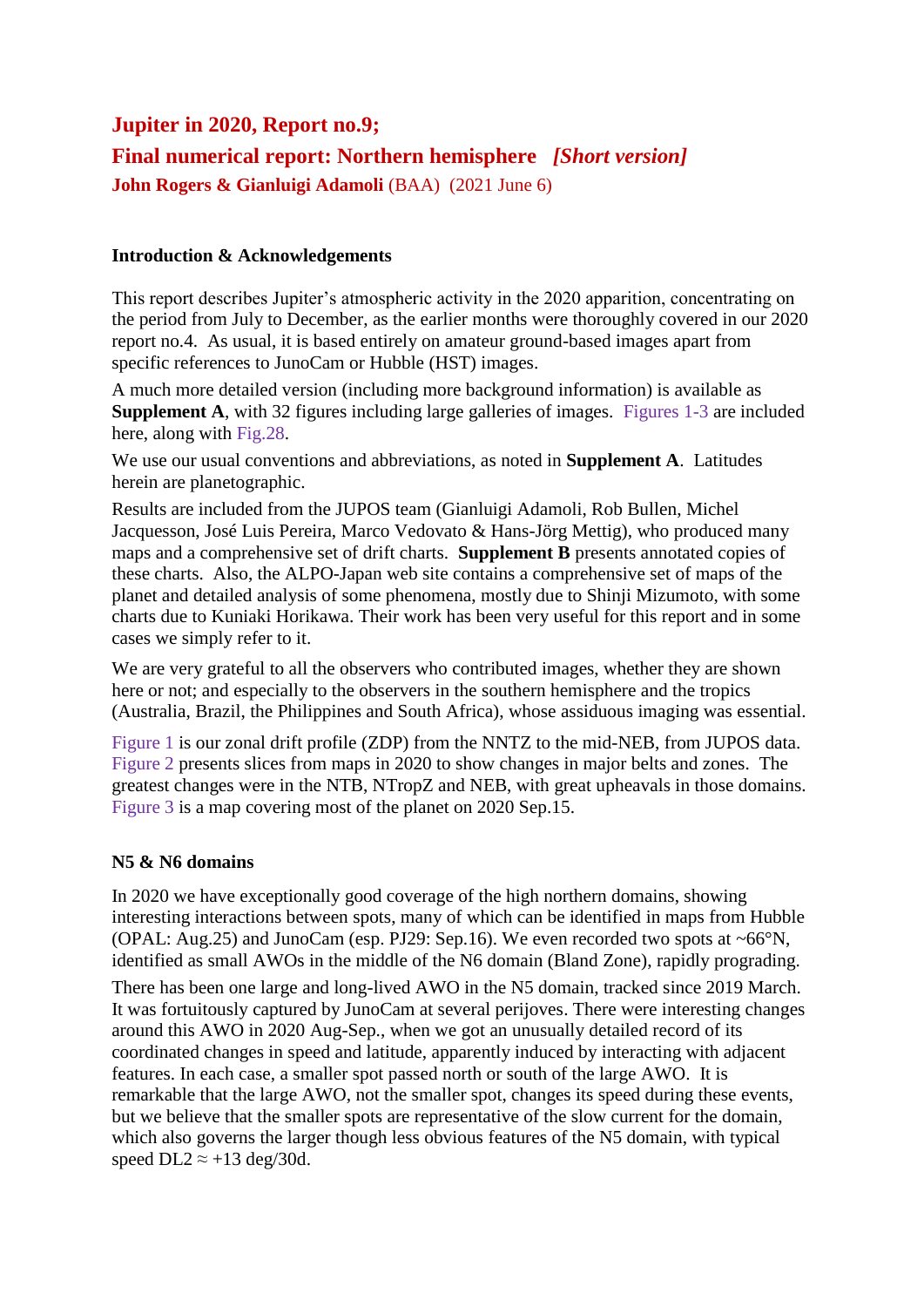The detailed coverage this year shows new details of the N5 AWO's latitude changes, which were often slower than its speed changes. When the oval had high speed, its latitude was sometimes even higher than indicated by the zonal wind profile (ZWP), perhaps due to the oval deflecting the N6 prograde jet around it. Conversely, when the oval had low speed, it would wander in latitude, consistent with the almost flat ZWP in this range.

# **N4 domain**

Here too we obtained a hi-res ZDP, which is very close to the ZWP from spacecraft, showing only a slight cyclonic gradient across the southerly half of the domain. Several spots in this range drifted in latitude with little change of speed. Further north, N4 AWOs drifted much faster on the steep anticyclonic gradient with latitude.

# **N2 (N.N. Temperate) domain**

*NNTZ AWOs:* Four major AWOs were tracked in 2020. Both LRS-1 and WS-4 were white from July to Nov., with a dark rim that may have faded in Nov. WS-6 & 7 were two bright white ovals, approaching each other, which met in late Oct. and merged around Oct.29-31. The merged oval remained large and bright and methane-bright in Dec.

*NNTB:* Overall, at most longitudes there was no distinct dark belt, but the NNTB was a collection of variable dark segments, pale ochre segments, and FFRs, with some of these interconverting during the year. Both dark and pale segments often appeared 'closed', i.e. with curved ends suggesting cyclonic circulation, and this was confirmed by some spectacular closeups from JunoCam. The NNTB was not evidently affected by the great NTBs jet outbreak, in contrast to previous such events.

*NNTBs jet:* The high abundance of small dark spots on this jet was undiminished by the NTBs jet outbreak. From late July onwards, the spots were mainly appearing downstream of a vigorous FFR, and tended to move south and decelerate along their course. Mean drift rates were DL2 = -83 deg/30d before deceleration and -72 deg/30d after deceleration. The ZDP is broader and faster than the Cassini ZWP, confirming that the jet's ZWP is variable.

## **North Temperate domain**

The main feature of this domain was, of course, the great NTBs jet outbreak that started on August 18, creating three powerful plumes here named NTBO-1, -2, -3, with expanding turbulent 'wakes', leading to eventual revival of the NTB.

In July-August, before the outbreak, the NTB was still very faint at most longitudes, pale fawn in colour, but still with a long-lived rifted sector drifting with the N. Temperate Current A (NTC-A); and a dark grey NTB sector p. the rifted region, with tiny dark spots emanating from it in the N. Temperate Current B (NTC-B); and a weaker, narrower, variable NTB(N) tapering f. the rifted region. This appearance did not change until mid-Sep. Then, as the expanding 'wake' of NTBO-1 passed the rifted region, production of NTC-B spots was no longer observable. However the rifted region probably survived. Alongside its f. end, continuously from March to Dec., was a small bright AWO in the NTZ at 32°N. F. this AWO, dark spots were notable for their oscillations or other instability, and were eventually replaced by a wave pattern.

As the three plumes disappeared, from mid-Sep. to early Oct., the NTB evolved rapidly. The large-scale wave structure of the plume tails dissipated, leaving (from N to S):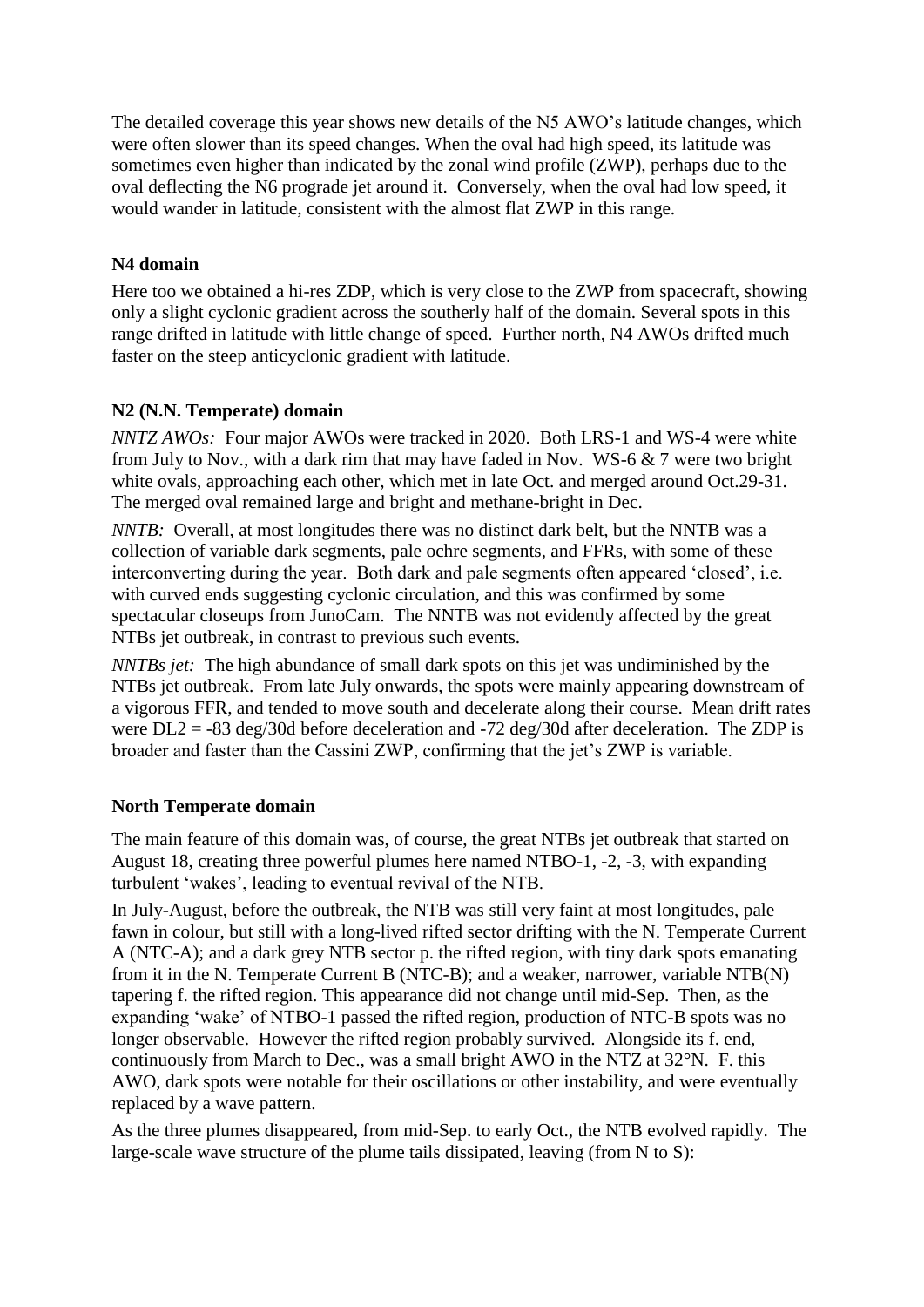--a narrow NTB(N), still pale at some longitudes but darkening at others  $(\sim 30^{\circ} N)$ ;

--a dark grey streaky NTB(S) without major features  $(\sim 25^{\circ}N)$ ;

--from Nov. onwards, a reddish southern fringe;

--a disturbed narrow NTropZ, still streaked with remnants of the plume wakes' wave structure entangled in the NEBn.

So by the end of the apparition, the NTB was generally quiescent. In Dec., it was a broad grey belt at most longitudes, with a reddish southern fringe. There was still a gap (probably representing the rifted sector) with the NTZ AWO still adjacent. At many other longitudes there was a wave pattern on the NTBn, which is a common appearance some time after a NTBs jet outbreak; the waves did not show significant drift relative to the NTB.

# **The NTBs jet outbreak**

This great upheaval followed the same pattern as previous ones, but this was the bestobserved ever. It was expected in 2021 but it started a year early. Previous outbreaks in this series occurred in 2007, 2012, and 2016, though only the first was observed thoroughly, as the 2012 and 2016 events took place largely during solar conjunction.

Before the outbreak, only a few inconspicuous little flecks indicated the presence of the super-fast jet, with  $DL1 = -3.6$  deg/day. This was no faster than a year earlier, so did not predict the imminence of the outbreak.

The NTBs jet outbreak started on 2020 Aug.18. Following Shinji's Mizumoto's description, four elements can be distinguished:

*1) The super-fast plumes at 23°N.* Three of the these appeared at different longitudes, initiating all the other phenomena. Plume 1 appeared on Aug.18, plume 2 on Sep.1-2, & plume 3 on Sep.7-8. Each one was extremely bright in RGB & CH4 & UV images, indicating an extrusive phenomenon rising high above the main cloud deck. They moved with the full speed of the NTBs jet-stream, prograding in L1 at almost -5 deg/day. The detailed coverage in 2020 revealed that each plume accelerated in its first few days. Even so, the sustained speeds were slightly lower than in most previous such outbreaks (Figure 28).

*2) The 'tail' or 'wake' that rapidly grew f. each plume, consisting mainly of large dark spots centred at ~24°N, with DL1 averaging ~-1 deg/day.* Animations confirmed that these had anticyclonic circulation. On the N and S edges of the wake were streaks of methane-bright cloud from the plume, which became items 3 & 4 below.

These dark spots were produced f. plume 1 every 4-5 days, forming a regular chain on those dates, but on intervening dates the wake appeared more chaotic. This process continued until there were 6 distinct spots on Sep.11-13. (Thereafter, the whole wake became chaotic on a smaller scale.) The same process occurred f. plume 2, reaching 4 dark spots on Sep.21. The spacing of these dark spots,  $12{\text -}20^{\circ}$  longitude with mean  ${\sim}14^{\circ}$ , accords with their production about every 4-5 days. The relationship to waves of similar wavelength along the NEBn edge is discussed below.

*3) NTBs white clouds (~25-26°N).* These narrow streaks, sometimes methane-bright, seem to have flowed out of plumes along the wakes, with comparatively slow drift rates, close to System 1. Some of them became the westernmost features of the wakes, and seemed to be related to the weakening and disappearance of the next plume on the f. side (see below).

*4) NTropZs white clouds (~20-22°N)*. They seem to have flowed out of the plumes. Vigorous interaction was observed between the white clouds and the NEBn (which was far north following the NEB expansion event) (see below). In a few cases, the dark spot(s) at the f. (W) end of the wake evolved into distinct dark anticyclonic rings with methane-bright cloud caps.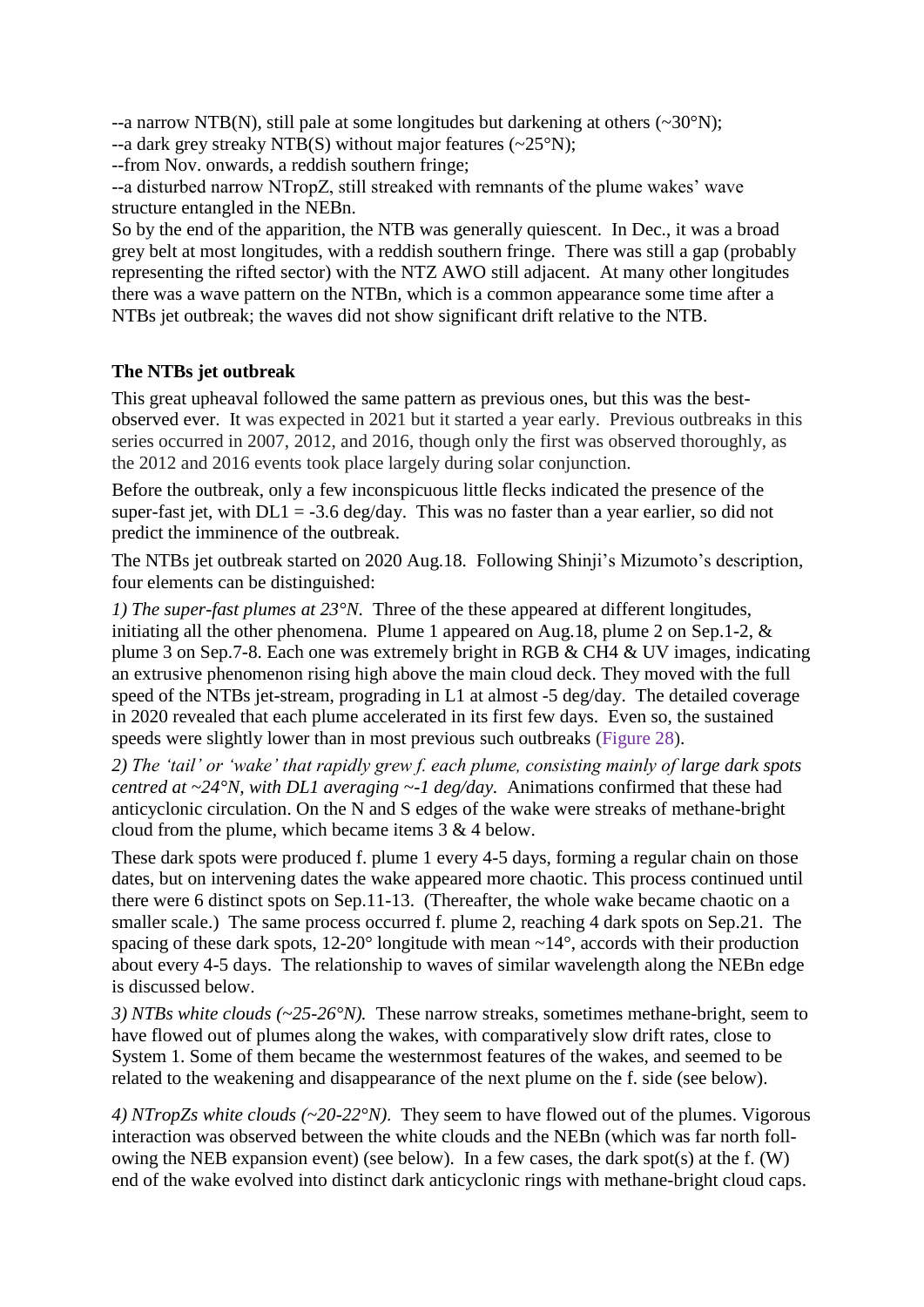#### *Weakening / Disappearance of Plumes*

As predicted, each plume disappeared at about the time when it caught up with the turbulent wake of the next one p. it; plume 3 on Sep.19-22, plume 2 on Sep.25-28, and plume 1 on Oct.7-14. But this process was more complex than previously known. Mizumoto's summary states: "When plume 1 reached the end of outbreak 2 (NTBs white clouds; plume 2 had disappeared by this time), plume 1 weakened (decreased brightness) and then disappeared (not detected in CH4). Plumes 2 and 3 also disappeared through a similar process. The three elements other than the plume (dark spots, NTBs white clouds, & NTropZs white clouds) also weakened to become diffuse after the disappearance of the plume."

The 'NTBs white clouds' emanated from the f. end of each wake ~14 days after the plume arose, and trailed following the wake, with DL1 near zero. The westernmost (f.) such cloud became a very small methane-bright white spot 10-17° p. the following plume, accelerating to almost the same speed as the plume, and this near-contact signalled the sudden weakening of the plume within a few days. (The white cloud then faded along with the plume.)

## *Effects of the NTBs outbreak on the NTropZ & NEBn*

There was dramatic interaction between the wakes of the NTBs outbreaks and the NEBn edge, which was very northerly following the NEB expansion event a few months earlier (see below). As Mizumoto reported: "The NTropZs white clouds invaded NEBn, and NEBn became disturbed (probably related to NEB expanding). The invasion of the NTropZs white clouds into NEBn may be related to NEB barges (cyclonic vortices)." Long sectors of the NEBn were deformed into waves with mean wavelength ~17°, lined with bright streaks of the 'NTropZs white clouds' which often intruded as oblique rifts into the belt. These waves often appeared aligned with the similarly periodic dark spots in the wake of plume 1 (and later, of plume 2), but had very different drift rates. The NEBn waves f. outbreak 1 were moving close to System 3, and were in a sector where there was already a series of cyclonic and anticyclonic ovals drifting with similar speed and spacing. It appears that the passage of the NTBs jet outbreak induced these waves to form around the pre-existing NEBn circulations. There may also have been feedback to mould the NTBs dark spots, which were most distinct when in phase with the NEBn waves.

## *NTBs & NTropZ in Oct-Dec.*

The region evolved rapidly during Oct. following the disappearance of the three plumes. The southern NTB and NTropZ were initially filled with streaks and turbulence, which rapidly resolved into a narrow dark grey NTB(S) (24-25°N) and a very narrow, uneven NTropZ.

By mid-Nov., the NTBs had a narrow reddish fringe at most longitudes, alongside a very narrow NTropZ that was still 'warm' tinted, in contrast to the white NTZ. The aspect was similar though quieter in Dec. So by the end of the apparition, the region was generally quiescent.

In Nov., there were also several prograding reddish blobs in the NTropZ. The best-observed had an unusual drift rate of  $DL1 = +1.3$  deg/day ( $DL3 = -6.1$  deg/day), on the S flank of the NTBs jet. Fortuitously, it was captured in Juno's PJ30 images, and was revealed as a wellformed anticyclonic vortex. Two other such reddish blobs had a slightly faster drift, DL1  $\sim$ +0.6 deg/day; one was last imaged on Dec.9. These red blobs could fit onto a plausible ZDP together with the dark spots seen during the outbreak, consistent with the idea that the jet at cloud-top level 'collapses' to lower speed during the outbreak.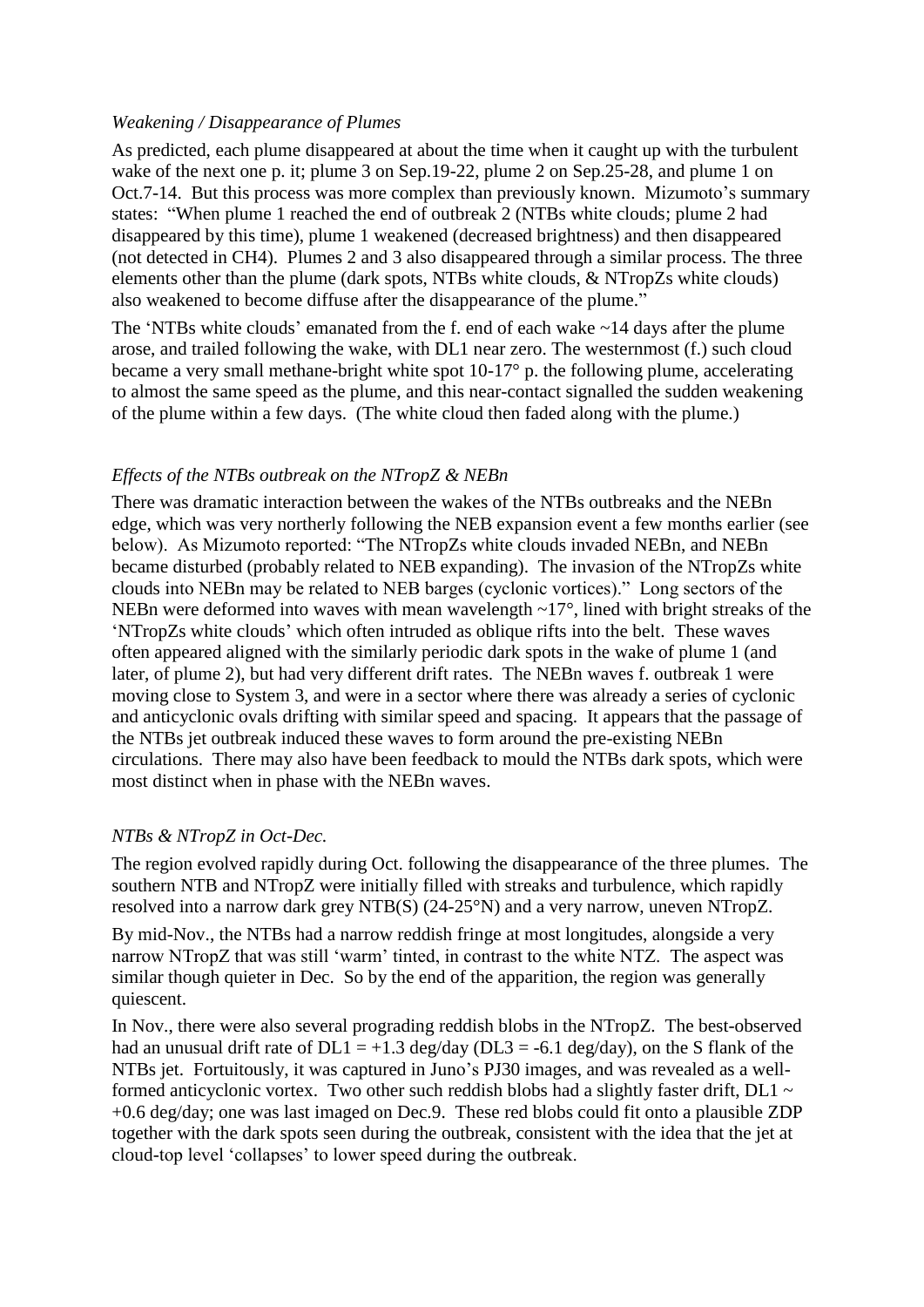## *Discussion:*

## *Was this the last NTBs outbreak in the series?*

Although a reddish fringe developed along the NTBs edge, it was much weaker than after previous such outbreaks – only a feeble copy of the "big red stripe" in 2016-17. Also, the 2020 outbreak did not suppress the NNTBs jet spot activity as previous outbreaks did. Both of these phenomena have resulted after all such NTBs outbreaks since 1970, except that of 1990 – which was the final one in a quinquennial series. This raises the possibility that 2020 will be the last in the present series. It could also be relevant that the speed of the super-fast plumes was slightly lower than in any previous outbreak (although this was not the case in 1990). Alternatively, all these signs of comparative weakness could be consequences of the short interval since the previous outbreak. We should get a firmer expectation in the next two years or so.

## *Is the 'great northern upheaval' a coherent phenomenon?*

It is notable that the NTBs outbreak and the NEB expansion event occurred within a few months of each other, so by November, all latitudes from the NTB to the Equatorial Band were disturbed and largely reddish, as the NTB revival and NEB expansion resulted in turbulence and reddish colour that spanned the NTropZ, and the EZ coloration had reintensified (conceivably, as a consequence of these upheavals). The picture resembled the 'great northern upheavals' of 2012 and 2016-17, which also comprised near-simultaneous NTB and NEB upheavals, although the relative timings differed by several months.

Whether this was just a coincidence, or a sign of a real hemispheric phenomenon, is difficult to judge. Throughout observational history, Jupiter has occasionally displayed 'global upheavals', which we now think consist essentially of near-simultaneous upheavals in the NTB, SEB, and EZ; the last of these was in 2007. The more recent groupings of the NTB and NEB upheavals and EZ coloration are obviously comparable, but with only three examples and a variable timeframe, it is too early to tell whether the correlation implies causation.

## **N. Tropical domain & the NEB Expansion Event (NEE)**

## *The NEB Expansion Event (NEE)*

The typical cyclic upheaval in the NEB is a NEB expansion event (NEE), in which the dark belt broadens to the north over several months. A new NEE developed in the first half of 2020, and was covered in our Reports nos.3&4.

#### *Features in northern NEB: AWOs & barges*

White spot Z (WSZ), the longest-lived AWO in this domain, was still a white oval up to Sep., and had become embedded in the expanded NEBn. Preceding WSZ, in June, there were several other AWOs; one (WS-a) had persisted since 2017, but others appeared more recently. But some of them shrank to become tiny spots, embedded in dark brown patches of expanded NEB. Unusual large cyclonic pale ovals also developed along this sector.

WSZ always turns dark and obscure during NTBs jet outbreaks, temporarily, and this process was observed in detail in 2020 Sep. NTBs plume 1 passed it on Sep.8, then over the next few days, as the wake passed it, a brilliant filament of NTropZs white cloud intruded into the NEB along the p. side of WSZ and wrapped anticyclonically around it. This happened again on Sep.18-20, just as plume 3 passed it and started fading; and again on Sep.23. Thereafter, WSZ was pale but had lost all its white cloud cap, appearing in hi-res images as an anticyclonic swirl, at least throughout Oct. and (at lower resolution) Nov. The other AWOs also disappeared; some shrunk to tiny spots within the expanded dark brown NEB.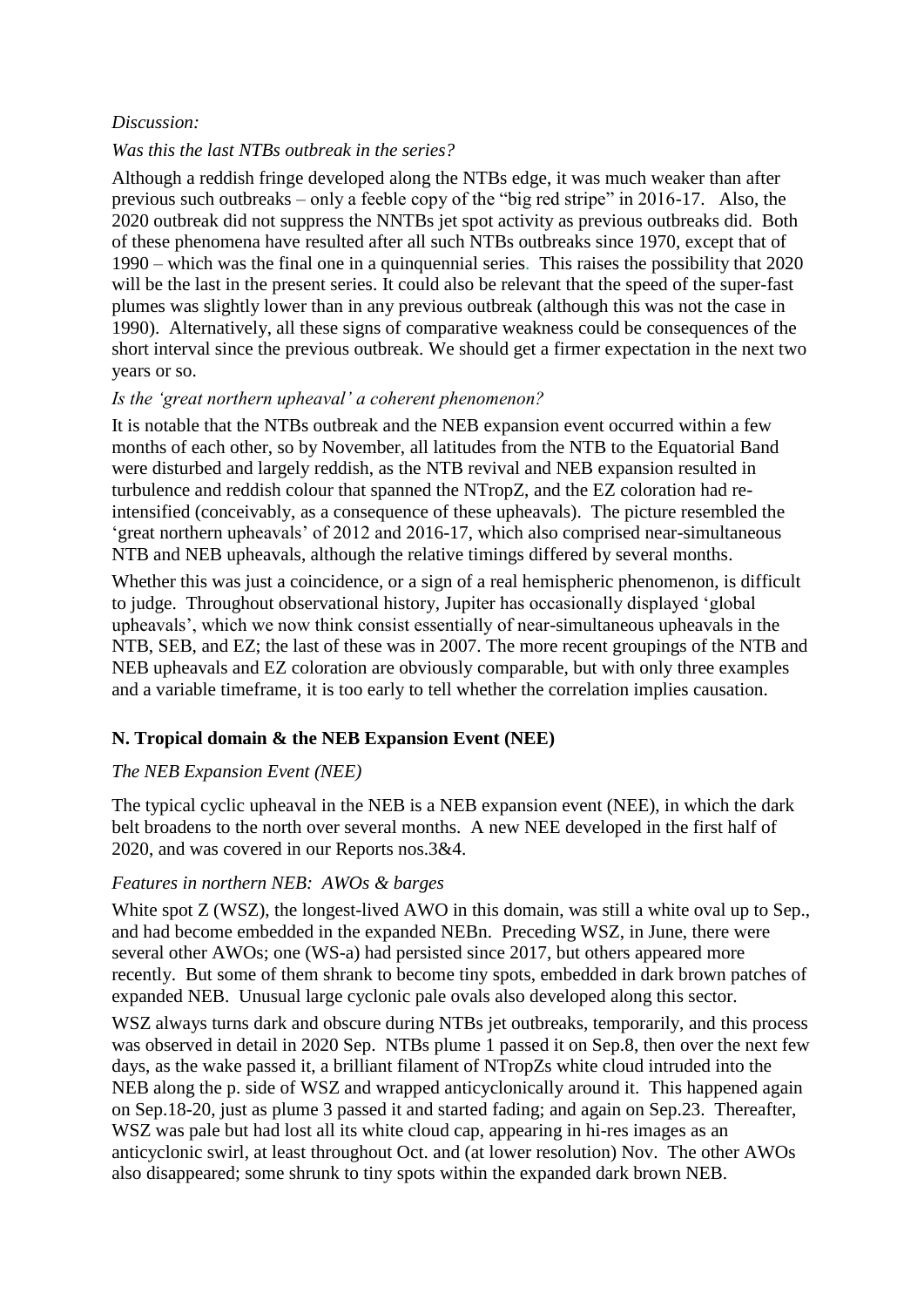However,WSZ and possibly others were reappearing in Dec., after the disturbances quietened down. WSZ and possibly other AWOs thus recapitulated the behaviour shown during the previous NTBs jet outbreaks from 2007 onwards. Most AWOs may not survive, but WSZ always loses its white cloud cover during the outbreak but later revives.

Before the NEB expansion was complete, the NEBn edge at 17-18°N had various dark projections and white bays, moving under the influence of the retrograde jet at 17°N; their DL2 ranged from  $+5$  to  $+17$  deg/30d. They apparently included waves along the jet, which may have been suffering interference with stationary (NTropC) features. We also tracked a single white spot with the peak jet speed ( $DL2 = +25$ ).

## *Methane-dark patches in the NEB*

During some previous NEB expansion events, notably in 2000-01 and 2015-17, a series of methane-dark waves appeared around most of the NEB. But in 2020 there was only a shortlived, incomplete wave-train in May, and a single very dark patch that developed later.

In May, a series of large diffuse methane-dark waves developed in the expanded sector of NEB. There were five such waves with a spacing of  $\sim$ 25-30 $\degree$ , overlying the retrograding NEBn jet. Wave no.2 was especially large and coincided with a dark brown patch of NEB around a shrunken AWO. These waves were short-lived, only appearing in mid-May and fading in mid-June as NEB rifts began to disrupt this sector.

Separately, in July & August, observers noticed a very methane-dark patch (MDP) on the NEB, which had appeared at the end of June. It coincided with a deeply brown patch at L3  $\sim$  $240$  (L2  $\sim$  160), with a small anticyclonic vortex within it. There was also a dark brown, methane-dark barge on the f. edge of the dark patch. But the MDP itself was more extended and did not correspond to any distinct circulation pattern, so its origin is a puzzle. It resembled the large reddish-brown anticyclonic bulges that have sometimes been especially methane-dark in those previous wave-trains, including wave no.2 in 2020 June – although it did not appear to be an organised circulation. But from mid-Sep. onwards it started to drift westwards. A possible cause for this was the passage of NTBs plume 1 on Sep.10, followed by its wake with consequent wave generation along the NEBn, which probably perturbed the NEBn retrograde jet. With this drift the MDP was crossing over the tropospheric circulations, and only faded away after it encountered the remnant of WSZ in Oct., just as that region was particularly disturbed. It disappeared by early Nov.

#### *The NEB from July to Dec.*

An expanding rift system affected the NEB throughout the apparition, having initiated the NEE in the spring. Extensive rifted sectors covered >180° by June-July, though by this time the turbulence was quite small-scale and low-contrast, without large bright rifts.

The NEB was fully expanded to 20.5°N from late July onwards, apart from a short sector which remained lighter until overtaken by a large rifted sector in early Sep. In Oct., with these turbulent sectors as well as rifting of the NEBn edge due to the NTBs jet outbreak, the largescale appearance of the NEB became rather pale and quiescent.

In Dec., the NEB was mostly rather pale, except for a narrow brown NEB(S), and barges were forming along a central line. Some bright NEB rifts were also reappearing.

The images in Dec. show many barges and white ovals (probable AWOs). The barges include some that were established in Sep. before or during the NTBs outbreak, plus some new ones. The AWOs include WSZ and possibly one or two others reappearing after their obscurity, plus several new ones as well.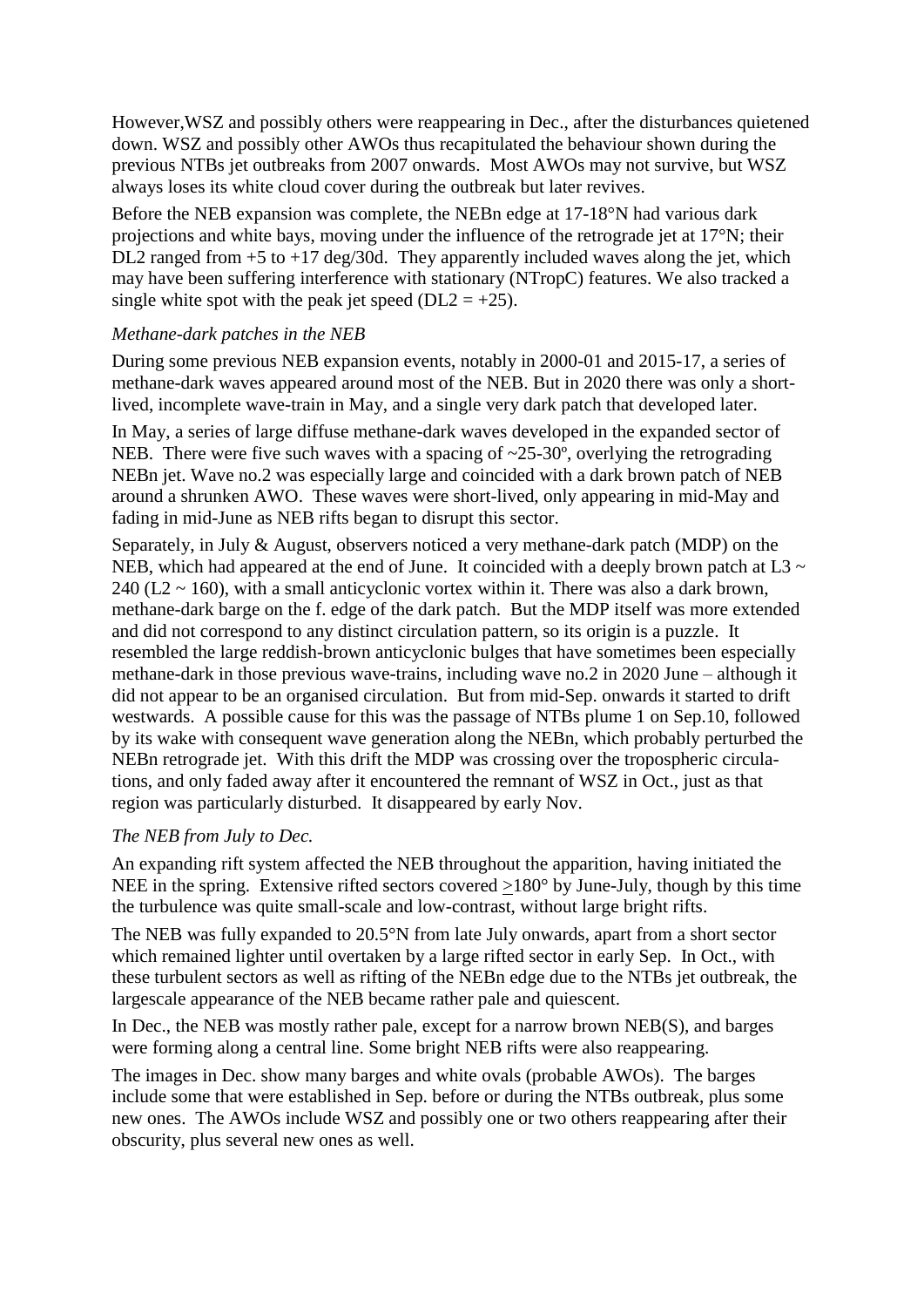

**Figure 1.** Zonal drift profile from JUPOS data from the NNTZ to the mid-NEB, compared with the zonal wind profile from Cassini [Porco et al., 2003; Science 299, 1541].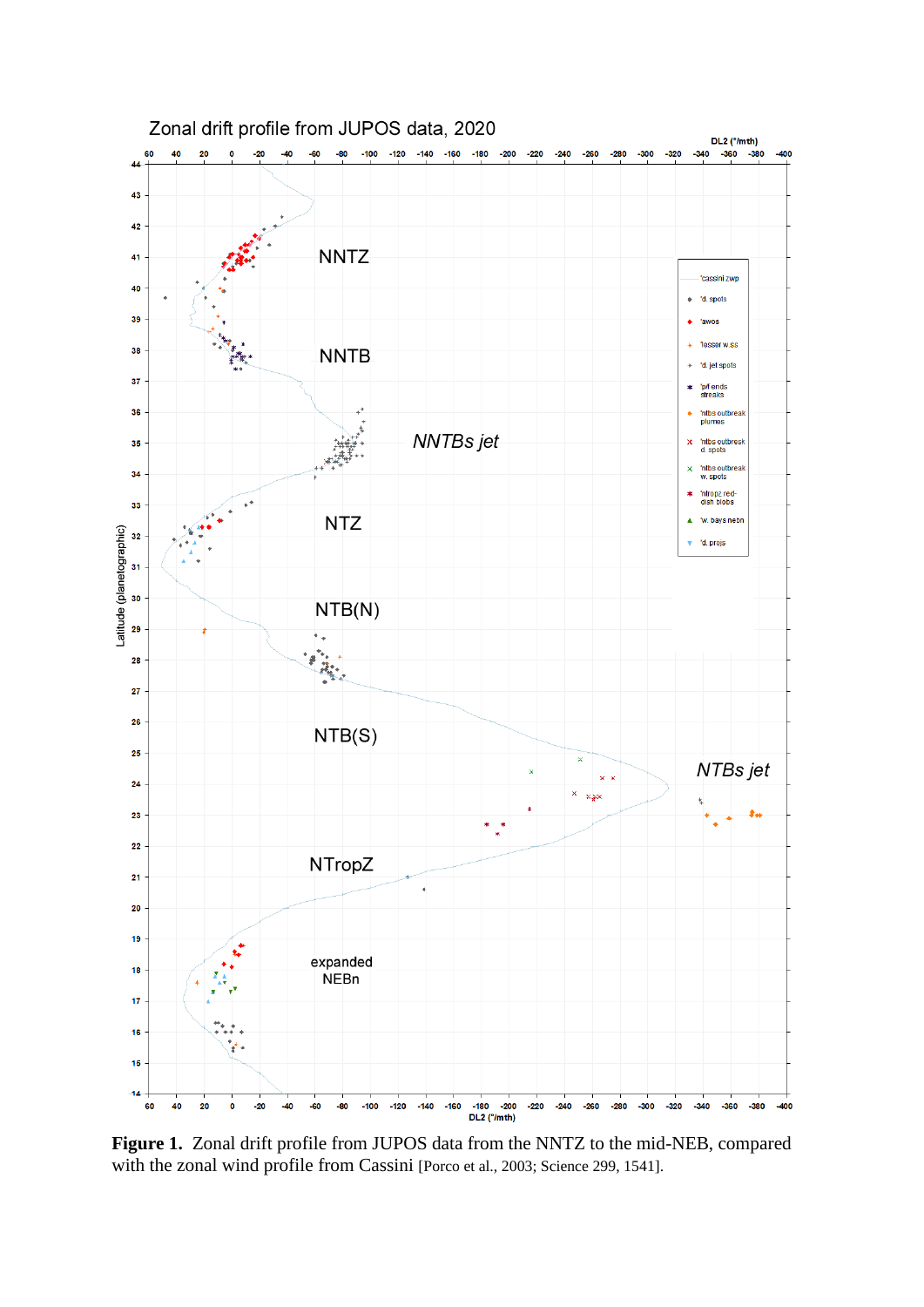

Jupiter's belts and zones, 2020: Excerpts from cylindrical maps. All maps by Rob Bullen (JUPOS team).

Figure 2. Slices from maps throughout 2020 to show changes in major belts and zones, notably the NTB upheaval, the NEB expansion event, and the EZ coloration. This follows on from a series presented in our 2019 report no.9.



**Figure 3.** Map from Sep.15; images & map by Andy Casely, giving the best overview of the NTBs outbreak.